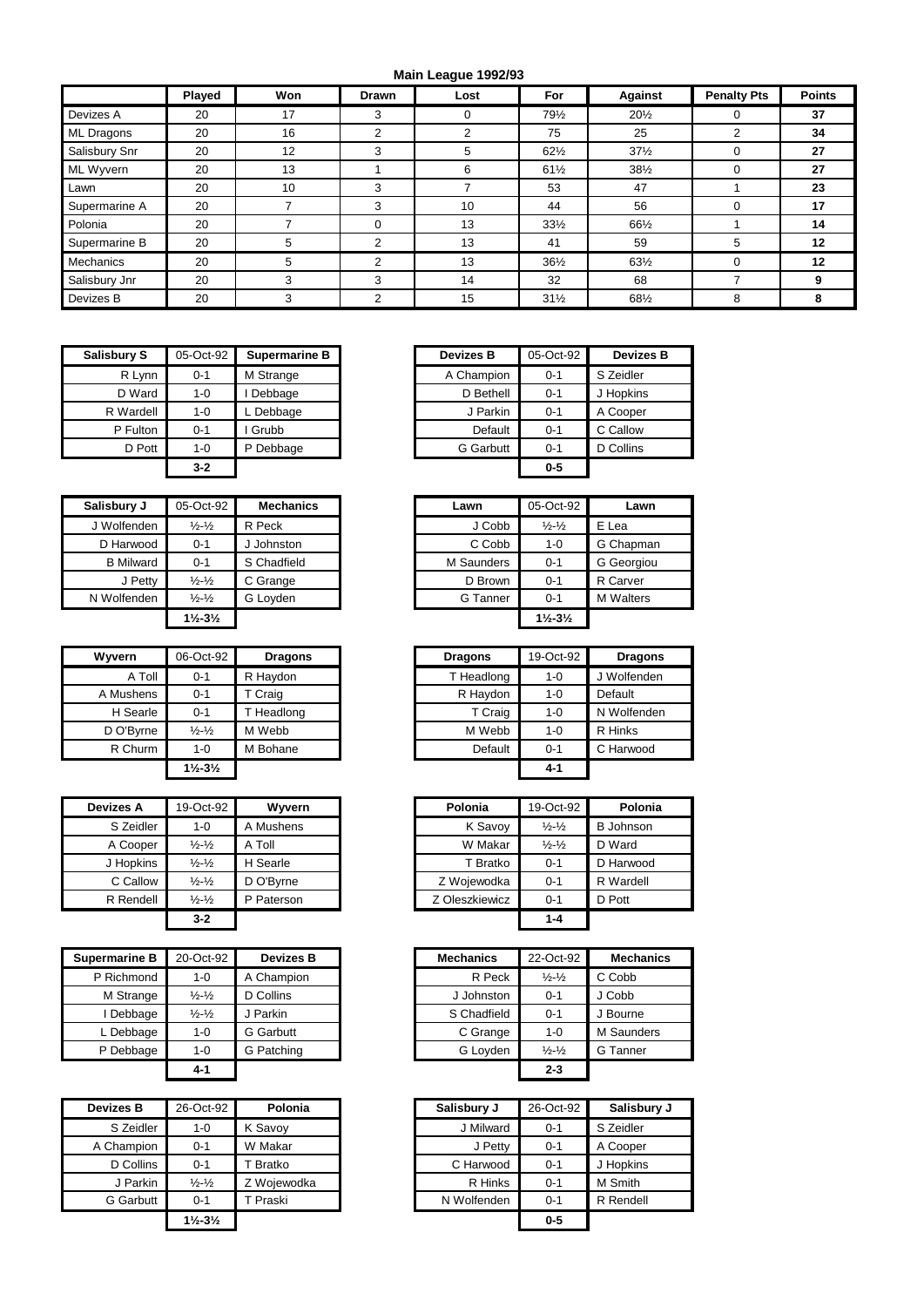| Lawn       | 26-Oct-92                     | <b>Dragons</b> | <b>Supermarine A</b> | 27-Oct-92                     | Superma   |
|------------|-------------------------------|----------------|----------------------|-------------------------------|-----------|
| J Bourne   | $0 - 1$                       | T Headlong     | E Lea                | $\frac{1}{2} - \frac{1}{2}$   | R Peck    |
| J Cobb     | $0 - 1$                       | R Haydon       | G Chapman            | 1-0                           | J Johnsto |
| C Cobb     | $1 - 0$                       | D O'Bvrne      | G Georgiou           | $\frac{1}{2} - \frac{1}{2}$   | S Chadfie |
| M Saunders | $1 - 0$                       | M Webb         | R Carver             | $\frac{1}{2} - \frac{1}{2}$   | C Grange  |
| D Brown    | $\frac{1}{2} - \frac{1}{2}$   | M Bohane       | <b>M</b> Walters     | $0 - 1$                       | G Loyden  |
|            | $2\frac{1}{2} - 2\frac{1}{2}$ |                |                      | $2\frac{1}{2} - 2\frac{1}{2}$ |           |

| <b>Wyvern</b> | 27-Oct-92 | <b>Supermarine B</b> |  | <b>Devizes A</b> | 09-Nov-92                     | Deviz    |
|---------------|-----------|----------------------|--|------------------|-------------------------------|----------|
| H Searle      | $0 - 1$   | P Richmond           |  |                  | $1 - 0$                       | J Cobb   |
| D O'Byrne     | $0 - 1$   | Debbage              |  | A Cooper         | $\frac{1}{2} - \frac{1}{2}$   | C Cobb   |
| P Paterson    | $0 - 1$   | Debbage              |  | J Hopkins        | $0 - 1$                       | J Bourne |
| P Eastwood    | $0 - 1$   | To                   |  | C Callow         | $1 - 0$                       | M Saund  |
| M Lovell      | $1 - 0$   | P Debbage            |  | A Champion       | 1-0                           | D Brown  |
|               | $1 - 4$   |                      |  |                  | $3\frac{1}{2} - 1\frac{1}{2}$ |          |

| Supermarine B | 09-Nov-92 | Salisbury J      | <b>Salisbury S</b> | 09-Nov-92                    |
|---------------|-----------|------------------|--------------------|------------------------------|
| P Richmond    | 1-0       | J Wolfenden      | R Lynn             | 1-0                          |
| Debbage       | 1-0       | <b>B</b> Milward | <b>B</b> Johnson   | 1-0                          |
| ∟ Debbage     | 1-0       | J Petty          | D Ward             | $1 - 0$                      |
| P Debbage     | $0 - 1$   | N Wolfenden      | R Wardell          | $\frac{1}{2} - \frac{1}{2}$  |
| A Shepherd    | $1-0$     | C Harwood        | D Pott             | $1 - 0$                      |
|               | $4 - 1$   |                  |                    | $4\frac{1}{2}$ $\frac{1}{2}$ |

| <b>Dragons</b> | 10-Nov-92                     | Supermarine A    | Polonia     | 10-Nov-92                    | Polonia    |
|----------------|-------------------------------|------------------|-------------|------------------------------|------------|
| R Haydon       | 1-0                           | E Lea            | K Savoy     | $\frac{1}{2} - \frac{1}{2}$  | A Mushens  |
| T Craig        | $\frac{1}{2} - \frac{1}{2}$   | G Chapman        | H Sloan     | $0 - 1$                      | H Searle   |
| T Headlong     | 1-0                           | G Georgiou       | W Makar     | $0 - 1$                      | D O'Bvrne  |
| M Webb         | 1-0                           | R Carver         | T Bratko    | $0 - 1$                      | P Eastwood |
| M Bohane       | $0 - 1$                       | <b>M</b> Walters | Z Wojewodka | $0 - 1$                      | R Churm    |
|                | $3\frac{1}{2} - 1\frac{1}{2}$ |                  |             | $\frac{1}{2} - 4\frac{1}{2}$ |            |

| Wyvern     | 16-Nov-92 | Salisbury S      |  |                  | 16-Nov-92 | <b>Salisb</b> |
|------------|-----------|------------------|--|------------------|-----------|---------------|
| R Churm    | 1-0       | <b>B</b> Johnson |  |                  | $0 - 1$   | W Makar       |
| H Searle   | $1 - 0$   | F Cohen          |  | D Harwood        | $0 - 1$   | T Praski      |
| D O'Byrne  | $0 - 1$   | D Ward           |  | <b>B</b> Milward | $0 - 1$   | T Bratko      |
| P Paterson | 1-0       | R Wardell        |  | J Petty          | $1 - 0$   | Z Wojew       |
| M Lovell   | $0 - 1$   | D Pott           |  | C Harwood        | 1-0       | Z Oleszk      |
|            | $3-2$     |                  |  |                  | $2 - 3$   |               |

| Lawn       | 16-Nov-92                     | <b>Supermarine B</b> |  | <b>Supermarine A</b> | 17-Nov-92 | Superma   |
|------------|-------------------------------|----------------------|--|----------------------|-----------|-----------|
| C Cobb     | $\frac{1}{2} - \frac{1}{2}$   | P Richmond           |  | E Lea                | $0 - 1$   | S Zeidler |
| J Cobb     | $1 - 0$                       | M Strange            |  | G Chapman            | $0 - 1$   | A Cooper  |
| M Saunders | $0 - 1$                       | Debbage              |  | G Georgiou           | $0 - 1$   | J Hopkins |
| D Brown    | $\frac{1}{2} - \frac{1}{2}$   | Debbage              |  | <b>M</b> Walters     | $0 - 1$   | C Callow  |
| G Tanner   | $\frac{1}{2} - \frac{1}{2}$   | I Grubb              |  | A Shepherd           | $0 - 1$   | R Rendell |
|            | $2\frac{1}{2} - 2\frac{1}{2}$ |                      |  |                      | $0 - 5$   |           |

| <b>Mechanics</b> | 19-Nov-92                    | <b>Dragons</b> | <b>Devizes A</b> | 30-Nov-92                     | <b>Devizes A</b> |
|------------------|------------------------------|----------------|------------------|-------------------------------|------------------|
| R Peck           | $\frac{1}{2} - \frac{1}{2}$  | T Headlong     | S Zeidler        | $1 - 0$                       | R Peck           |
| J Johnston       | $0 - 1$                      | R Haydon       | A Cooper         | $\frac{1}{2} - \frac{1}{2}$   | J Johnston       |
| S Chadfield      | $0 - 1$                      | T Craig        | J Hopkins        | $1 - 0$                       | S Chadfield      |
| C Grange         | $0 - 1$                      | M Webb         | R Rendell        | $1 - 0$                       | C Grange         |
| G Loyden         | $0 - 1$                      | M Bohane       | F Malik          | $0 - 1$                       | G Loyden         |
|                  | $\frac{1}{2} - 4\frac{1}{2}$ |                |                  | $3\frac{1}{2} - 1\frac{1}{2}$ |                  |

| Lawn     | 26-Oct-92                     | <b>Dragons</b> | <b>Supermarine A</b> | 27-Oct-92                     | <b>Supermarine A</b> |
|----------|-------------------------------|----------------|----------------------|-------------------------------|----------------------|
| J Bourne | $0 - 1$                       | T Headlong     | E Lea                | $\frac{1}{2} - \frac{1}{2}$   | R Peck               |
| J Cobb   | $0 - 1$                       | R Haydon       | G Chapman            | $1 - 0$                       | J Johnston           |
| C Cobb   | 1-0                           | D O'Byrne      | G Georgiou           | $\frac{1}{2} - \frac{1}{2}$   | S Chadfield          |
| Saunders | 1-0                           | M Webb         | R Carver             | $\frac{1}{2} - \frac{1}{2}$   | C Grange             |
| D Brown  | $\frac{1}{2} - \frac{1}{2}$   | M Bohane       | <b>M</b> Walters     | $0 - 1$                       | G Loyden             |
|          | $2\frac{1}{2} - 2\frac{1}{2}$ |                |                      | $2\frac{1}{2} - 2\frac{1}{2}$ |                      |

| Wvvern     | 27-Oct-92 | <b>Supermarine B</b> | <b>Devizes A</b> | 09-Nov-92                     | <b>Devizes A</b> |
|------------|-----------|----------------------|------------------|-------------------------------|------------------|
| H Searle   | $0 - 1$   | P Richmond           | S Zeidler        | 1-0                           | J Cobb           |
| D O'Byrne  | $0 - 1$   | Debbage              | A Cooper         | $\frac{1}{2} - \frac{1}{2}$   | C Cobb           |
| P Paterson | $0 - 1$   | L Debbage            | J Hopkins        | $0 - 1$                       | J Bourne         |
| P Eastwood | $0 - 1$   | To                   | C Callow         | 1-0                           | M Saunders       |
| M Lovell   | $1 - 0$   | P Debbage            | A Champion       | 1-0                           | D Brown          |
|            | $1 - 4$   |                      |                  | $3\frac{1}{2} - 1\frac{1}{2}$ |                  |
|            |           |                      |                  |                               |                  |

| rmarine B | 09-Nov-92 | Salisbury J      | <b>Salisbury S</b> | 09-Nov-92                      | <b>Salisbury S</b> |
|-----------|-----------|------------------|--------------------|--------------------------------|--------------------|
| Richmond  | $1 - 0$   | J Wolfenden      | R Lynn             | $1 - 0$                        | D Bethell          |
| I Debbage | $1 - 0$   | <b>B</b> Milward | <b>B</b> Johnson   | $1 - 0$                        | A Champion         |
| Debbage   | 1-0       | J Petty          | D Ward             | $1 - 0$                        | D Collins          |
| Debbage   | $0 - 1$   | N Wolfenden      | R Wardell          | $\frac{1}{2} - \frac{1}{2}$    | J Parkin           |
| Shepherd  | $1 - 0$   | C Harwood        | D Pott             | $1 - 0$                        | <b>G</b> Garbutt   |
|           | $4 - 1$   |                  |                    | $4\frac{1}{2}$ - $\frac{1}{2}$ |                    |

| aqons    | 10-Nov-92                     | <b>Supermarine A</b> | Polonia     | 10-Nov-92                    | Polonia    |
|----------|-------------------------------|----------------------|-------------|------------------------------|------------|
| R Haydon | $1 - 0$                       | E Lea                | K Savoy     | $\frac{1}{2} - \frac{1}{2}$  | A Mushens  |
| T Craig  | $\frac{1}{2} - \frac{1}{2}$   | G Chapman            | H Sloan     | $0 - 1$                      | H Searle   |
| Headlong | $1 - 0$                       | G Georgiou           | W Makar     | $0 - 1$                      | D O'Bvrne  |
| M Webb   | $1 - 0$                       | R Carver             | T Bratko    | $0 - 1$                      | P Eastwood |
| M Bohane | $0 - 1$                       | <b>M</b> Walters     | Z Woiewodka | $0 - 1$                      | R Churm    |
|          | $3\frac{1}{2} - 1\frac{1}{2}$ |                      |             | $\frac{1}{2} - 4\frac{1}{2}$ |            |

| Wvvern     | 16-Nov-92 | <b>Salisbury S</b> | Salisbury J      | 16-Nov-92 | Salisbury J    |
|------------|-----------|--------------------|------------------|-----------|----------------|
| R Churm    | $1 - 0$   | <b>B</b> Johnson   | J Wolfenden      | $0 - 1$   | W Makar        |
| H Searle   | $1 - 0$   | F Cohen            | D Harwood        | $0 - 1$   | T Praski       |
| D O'Byrne  | $0 - 1$   | D Ward             | <b>B</b> Milward | $0 - 1$   | T Bratko       |
| P Paterson | $1 - 0$   | R Wardell          | J Petty          | 1-0       | Z Wojewodka    |
| M Lovell   | $0 - 1$   | D Pott             | C Harwood        | 1-0       | Z Oleszkiewicz |
|            | $3 - 2$   |                    |                  | $2 - 3$   |                |

| Lawn            | 16-Nov-92                     | <b>Supermarine B</b> | <b>Supermarine A</b> | 17-Nov-92 | Supermarine A |
|-----------------|-------------------------------|----------------------|----------------------|-----------|---------------|
| C Cobb          | $\frac{1}{2} - \frac{1}{2}$   | P Richmond           | E Lea                | $0 - 1$   | S Zeidler     |
| J Cobb          | $1 - 0$                       | M Strange            | G Chapman            | $0 - 1$   | A Cooper      |
| <b>Saunders</b> | $0 - 1$                       | Debbage              | G Georgiou           | $0 - 1$   | J Hopkins     |
| D Brown         | $\frac{1}{2} - \frac{1}{2}$   | Debbage              | <b>M</b> Walters     | $0 - 1$   | C Callow      |
| G Tanner        | $\frac{1}{2} - \frac{1}{2}$   | Grubb                | A Shepherd           | $0 - 1$   | R Rendell     |
|                 | $2\frac{1}{2} - 2\frac{1}{2}$ |                      |                      | $0 - 5$   |               |

| echanics    | 19-Nov-92                    | <b>Dragons</b> | <b>Devizes A</b> | 30-Nov-92                     | <b>Devizes A</b> |
|-------------|------------------------------|----------------|------------------|-------------------------------|------------------|
| R Peck      | $\frac{1}{2} - \frac{1}{2}$  | T Headlong     | S Zeidler        | $1 - 0$                       | R Peck           |
| J Johnston  | $0 - 1$                      | R Haydon       | A Cooper         | $\frac{1}{2} - \frac{1}{2}$   | J Johnston       |
| S Chadfield | $0 - 1$                      | T Craig        | J Hopkins        | 1-0                           | S Chadfield      |
| C Grange    | $0 - 1$                      | M Webb         | R Rendell        | 1-0                           | C Grange         |
| G Loyden    | $0 - 1$                      | M Bohane       | F Malik          | $0 - 1$                       | G Loyden         |
|             | $\frac{1}{2} - 4\frac{1}{2}$ |                |                  | $3\frac{1}{2} - 1\frac{1}{2}$ |                  |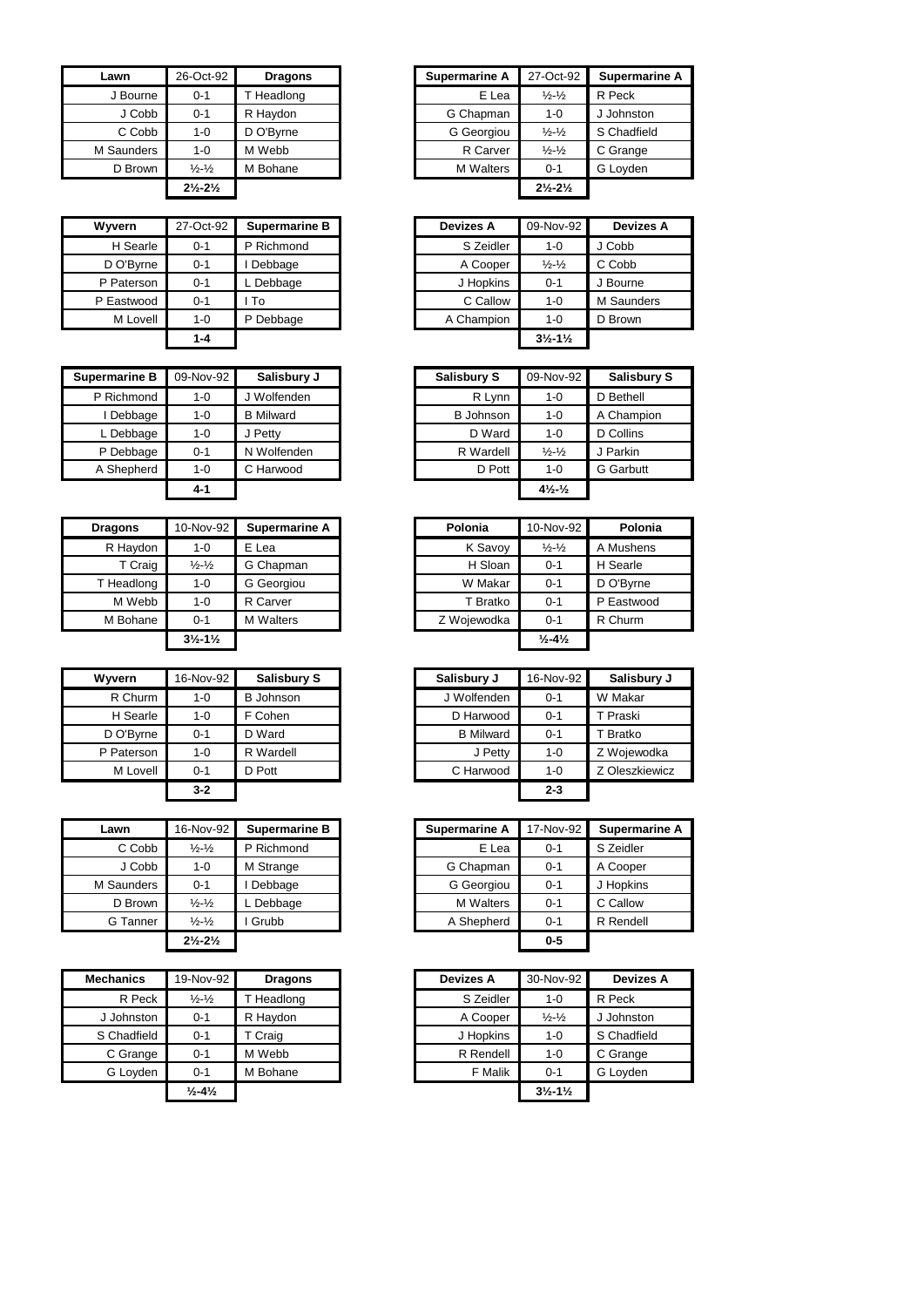| <b>Salisbury S</b> | 30-Nov-92 | Salisbury J | <b>Devizes B</b> | 30-Nov-92 | <b>Devizes B</b> |
|--------------------|-----------|-------------|------------------|-----------|------------------|
| R Lvnn             | 1-0       | D Harwood   | A Champion       | 1-0       | A Mushens        |
| <b>B</b> Johnson   | 1-0       | J Petty     | D Collins        | $1 - 0$   | H Searle         |
| R Wardell          | 1-0       | Default     | Default          | $0 - 1$   | P Eastwood       |
| P Fulton           | 1-0       | J Newman    | <b>G</b> Garbutt | $0 - 1$   | R Churm          |
| D Pott             | 1-0       | C Harwood   | G Patching       | $0 - 1$   | P Paterson       |
|                    | $5-0$     |             |                  | $2 - 3$   |                  |

| <b>Supermarine B</b> | 01-Dec-92                     | Supermarine A | Polonia     | 04-Dec-92                   |
|----------------------|-------------------------------|---------------|-------------|-----------------------------|
| P Richmond           | 1-0                           | E Lea         | K Savoy     | $0 - 1$                     |
| Debbage              | $\frac{1}{2} - \frac{1}{2}$   | G Chapman     | H Sloan     | $1 - 0$                     |
| L Debbage            | 0-1                           | G Georgiou    | W Makar     | $0 - 1$                     |
| l To                 | $0 - 1$                       | R Carver      | T Bratko    | $\frac{1}{2} - \frac{1}{2}$ |
| M Debbage            | 0-1                           | McMurray      | Z Wojewodka | $\frac{1}{2} - \frac{1}{2}$ |
|                      | $1\frac{1}{2} - 3\frac{1}{2}$ |               |             | $2 - 3$                     |

| Salisbury J | 07-Dec-92                     | <b>Devizes B</b> | Lawn       | 07-Dec-92 |
|-------------|-------------------------------|------------------|------------|-----------|
|             |                               |                  | C Cobb     | 1-0       |
|             |                               |                  | J Cobb     | $1 - 0$   |
|             |                               |                  | M Saunders | $0 - 1$   |
|             |                               |                  | D Brown    | $0 - 1$   |
|             |                               |                  | G Tanner   | $0 - 1$   |
|             | $2\frac{1}{2} - 2\frac{1}{2}$ |                  |            | $2 - 3$   |

| <b>Dragons</b> | 08-Dec-92                     | <b>Devizes A</b> | <b>Supermarine A</b> | 08-Dec-92                      | Superm   |
|----------------|-------------------------------|------------------|----------------------|--------------------------------|----------|
| T Craig        | $\frac{1}{2} - \frac{1}{2}$   | R Webb           | E Lea                | $\frac{1}{2} - \frac{1}{2}$    | K Savoy  |
| T Headlong     | 1-0                           | S Zeidler        | G Chapman            | $1 - 0$                        | W Makar  |
| R Haydon       | $\frac{1}{2} - \frac{1}{2}$   | A Cooper         | G Georgiou           | $1 - 0$                        | T Bratko |
| M Webb         | $0 - 1$                       | J Hopkins        | <b>M</b> Walters     | $1 - 0$                        | Z Wojew  |
| M Bohane       | $\frac{1}{2} - \frac{1}{2}$   | C Callow         | D Watson             | 1-0                            | Z Oleszk |
|                | $2\frac{1}{2} - 2\frac{1}{2}$ |                  |                      | $4\frac{1}{2}$ - $\frac{1}{2}$ |          |

| <b>Mechanics</b> | 10-Dec-92 | Supermarine B | <b>Salisbury S</b> | 04-Jan-93                     | <b>Salisb</b> |
|------------------|-----------|---------------|--------------------|-------------------------------|---------------|
| R Peck           | $0 - 1$   | P Richmond    | <b>B</b> Johnson   | $0 - 1$                       | E Lea         |
| J Johnston       | $1 - 0$   | Debbage       | D Ward             | $\frac{1}{2} - \frac{1}{2}$   | G Chapn       |
| C Grange         | $0 - 1$   | G Georgiou    | R Wardell          | $1 - 0$                       | G Georg       |
| C Phoutsday      | $1 - 0$   | P Debbage     | P Fulton           | $0 - 1$                       | R Carver      |
| G Lovden         | $1 - 0$   | A Shepherd    | D Pott             | $1 - 0$                       | M Walter      |
|                  | $3-2$     |               |                    | $2\frac{1}{2} - 2\frac{1}{2}$ |               |

| <b>Devizes B</b> | 04-Jan-93 | Lawn       | Wyvern      | 04-Jan-93                     | Wyvern      |
|------------------|-----------|------------|-------------|-------------------------------|-------------|
| A Champion       | 0-1       | J Cobb     | H Searle    | $\frac{1}{2} - \frac{1}{2}$   | J Wolfender |
| D Collins        | 0-1       | C Cobb     | D O'Byrne   | 1-0                           | D Harwood   |
| N Ashby          | 1-0       | M Saunders | P Eastwood  | $0 - 1$                       | J Petty     |
| J Parkin         | 0-1       | D Brown    | R Churm     | 1-0                           | N Wolfender |
| M Smith          | 1-0       | Default    | S Chadfield | 1-0                           | C Harwood   |
|                  | $2 - 3$   |            |             | $3\frac{1}{2} - 1\frac{1}{2}$ |             |

| <b>Supermarine B</b> | 05-Jan-93                     | <b>Dragons</b> | Polonia     | 08-Jan-93                   | Polonia     |
|----------------------|-------------------------------|----------------|-------------|-----------------------------|-------------|
| P Richmond           | $\frac{1}{2} - \frac{1}{2}$   | R Haydon       | H Sloan     | $0 - 1$                     | S Paterson  |
| M Strange            | 1-0                           | T Craig        | K Savoy     | $\frac{1}{2} - \frac{1}{2}$ | S Chadfield |
| Debbage              | $0 - 1$                       | Headlong       | W Makar     | $0 - 1$                     | C Grange    |
| . Debbage            | $0 - 1$                       | M Webb         | T Bratko    | $1 - 0$                     | C Phoutsday |
| P Debbage            | $0 - 1$                       | M Bohane       | Z Wojewodka | $\frac{1}{2} - \frac{1}{2}$ | G Loyden    |
|                      | $1\frac{1}{2} - 3\frac{1}{2}$ |                |             | $2 - 3$                     |             |

| sbury S   | 30-Nov-92 | Salisbury J | <b>Devizes B</b> | 30-Nov-92 | <b>Devizes B</b> |
|-----------|-----------|-------------|------------------|-----------|------------------|
| R Lynn    | $1 - 0$   | D Harwood   | A Champion       | $1-0$     | A Mushens        |
| Johnson   | $1 - 0$   | J Petty     | D Collins        | $1 - 0$   | H Searle         |
| R Wardell | $1 - 0$   | Default     | Default          | $0 - 1$   | P Eastwood       |
| P Fulton  | $1 - 0$   | J Newman    | <b>G</b> Garbutt | $0 - 1$   | R Churm          |
| D Pott    | $1 - 0$   | C Harwood   | G Patching       | $0 - 1$   | P Paterson       |
|           | $5-0$     |             |                  | $2 - 3$   |                  |

| e B  | 01-Dec-92                     | Supermarine A | Polonia     | 04-Dec-92                   | Polonia    |
|------|-------------------------------|---------------|-------------|-----------------------------|------------|
| ond  | $1 - 0$                       | E Lea         | K Savoy     | $0 - 1$                     | J Bourne   |
| age  | $\frac{1}{2} - \frac{1}{2}$   | G Chapman     | H Sloan     | $1 - 0$                     | J Cobb     |
| age  | $0 - 1$                       | G Georgiou    | W Makar     | $0 - 1$                     | C Cobb     |
| l To | $0 - 1$                       | R Carver      | T Bratko    | $\frac{1}{2} - \frac{1}{2}$ | M Saunders |
| age  | $0 - 1$                       | McMurray      | Z Wojewodka | $\frac{1}{2} - \frac{1}{2}$ | D Brown    |
|      | $1\frac{1}{2} - 3\frac{1}{2}$ |               |             | $2 - 3$                     |            |
|      |                               |               |             |                             |            |

| 07-Dec-92                     | <b>Devizes B</b> | Lawn       | 07-Dec-92 | Lawn             |
|-------------------------------|------------------|------------|-----------|------------------|
|                               |                  | C Cobb     | $1 - 0$   | R Lynn           |
|                               |                  | J Cobb     | $1 - 0$   | <b>B</b> Johnson |
|                               |                  | M Saunders | $0 - 1$   | D Ward           |
|                               |                  | D Brown    | $0 - 1$   | R Wardell        |
|                               |                  | G Tanner   | $0 - 1$   | D Pott           |
| $2\frac{1}{2} - 2\frac{1}{2}$ |                  |            | $2 - 3$   |                  |

| <b>Dragons</b> | 08-Dec-92                     | <b>Devizes A</b> | <b>Supermarine A</b> |       | 08-Dec-92                    | <b>Supermarine A</b> |
|----------------|-------------------------------|------------------|----------------------|-------|------------------------------|----------------------|
| T Craig        | $\frac{1}{2} - \frac{1}{2}$   | R Webb           |                      | E Lea | $\frac{1}{2} - \frac{1}{2}$  | K Savoy              |
| T Headlong     | $1 - 0$                       | S Zeidler        | G Chapman            |       | 1-0                          | W Makar              |
| R Haydon       | $\frac{1}{2} - \frac{1}{2}$   | A Cooper         | G Georgiou           |       | 1-0                          | T Bratko             |
| M Webb         | $0 - 1$                       | J Hopkins        | <b>M</b> Walters     |       | 1-0                          | Z Wojewodka          |
| M Bohane       | $\frac{1}{2} - \frac{1}{2}$   | C Callow         | D Watson             |       | 1-0                          | Z Oleszkiewicz       |
|                | $2\frac{1}{2} - 2\frac{1}{2}$ |                  |                      |       | $4\frac{1}{2}$ $\frac{1}{2}$ |                      |

| Mechanics   | 10-Dec-92 | <b>Supermarine B</b> | <b>Salisbury S</b> | 04-Jan-93                     | <b>Salisbury S</b> |
|-------------|-----------|----------------------|--------------------|-------------------------------|--------------------|
| R Peck      | $0 - 1$   | P Richmond           | <b>B</b> Johnson   | $0 - 1$                       | E Lea              |
| J Johnston  | $1 - 0$   | Debbage              | D Ward             | $\frac{1}{2} - \frac{1}{2}$   | G Chapman          |
| C Grange    | $0 - 1$   | G Georgiou           | R Wardell          | $1 - 0$                       | G Georgiou         |
| C Phoutsday | $1 - 0$   | P Debbage            | P Fulton           | $0 - 1$                       | R Carver           |
| G Loyden    | $1 - 0$   | A Shepherd           | D Pott             | $1 - 0$                       | <b>M</b> Walters   |
|             | $3-2$     |                      |                    | $2\frac{1}{2} - 2\frac{1}{2}$ |                    |

| evizes B   | 04-Jan-93 | Lawn       | Wyvern      | 04-Jan-93                     | Wyvern      |
|------------|-----------|------------|-------------|-------------------------------|-------------|
| A Champion | $0 - 1$   | J Cobb     | H Searle    | $\frac{1}{2} - \frac{1}{2}$   | J Wolfenden |
| D Collins  | $0 - 1$   | C Cobb     | D O'Byrne   | $1 - 0$                       | D Harwood   |
| N Ashby    | 1-0       | M Saunders | P Eastwood  | $0 - 1$                       | J Petty     |
| J Parkin   | $0 - 1$   | D Brown    | R Churm     | 1-0                           | N Wolfenden |
| M Smith    | 1-0       | Default    | S Chadfield | 1-0                           | C Harwood   |
|            | $2 - 3$   |            |             | $3\frac{1}{2} - 1\frac{1}{2}$ |             |

| 05-Jan-93                     | <b>Dragons</b> | Polonia | 08-Jan-93                                                | Polonia     |
|-------------------------------|----------------|---------|----------------------------------------------------------|-------------|
| $\frac{1}{2} - \frac{1}{2}$   | R Haydon       |         | $0 - 1$                                                  | S Paterson  |
| $1 - 0$                       | T Craig        |         | $\frac{1}{2} - \frac{1}{2}$                              | S Chadfield |
| $0 - 1$                       | T Headlong     |         | $0 - 1$                                                  | C Grange    |
| $0 - 1$                       | M Webb         |         | 1-0                                                      | C Phoutsday |
| $0 - 1$                       | M Bohane       |         | $\frac{1}{2} - \frac{1}{2}$                              | G Loyden    |
| $1\frac{1}{2} - 3\frac{1}{2}$ |                |         | $2 - 3$                                                  |             |
|                               |                |         | H Sloan<br>K Savoy<br>W Makar<br>T Bratko<br>Z Wojewodka |             |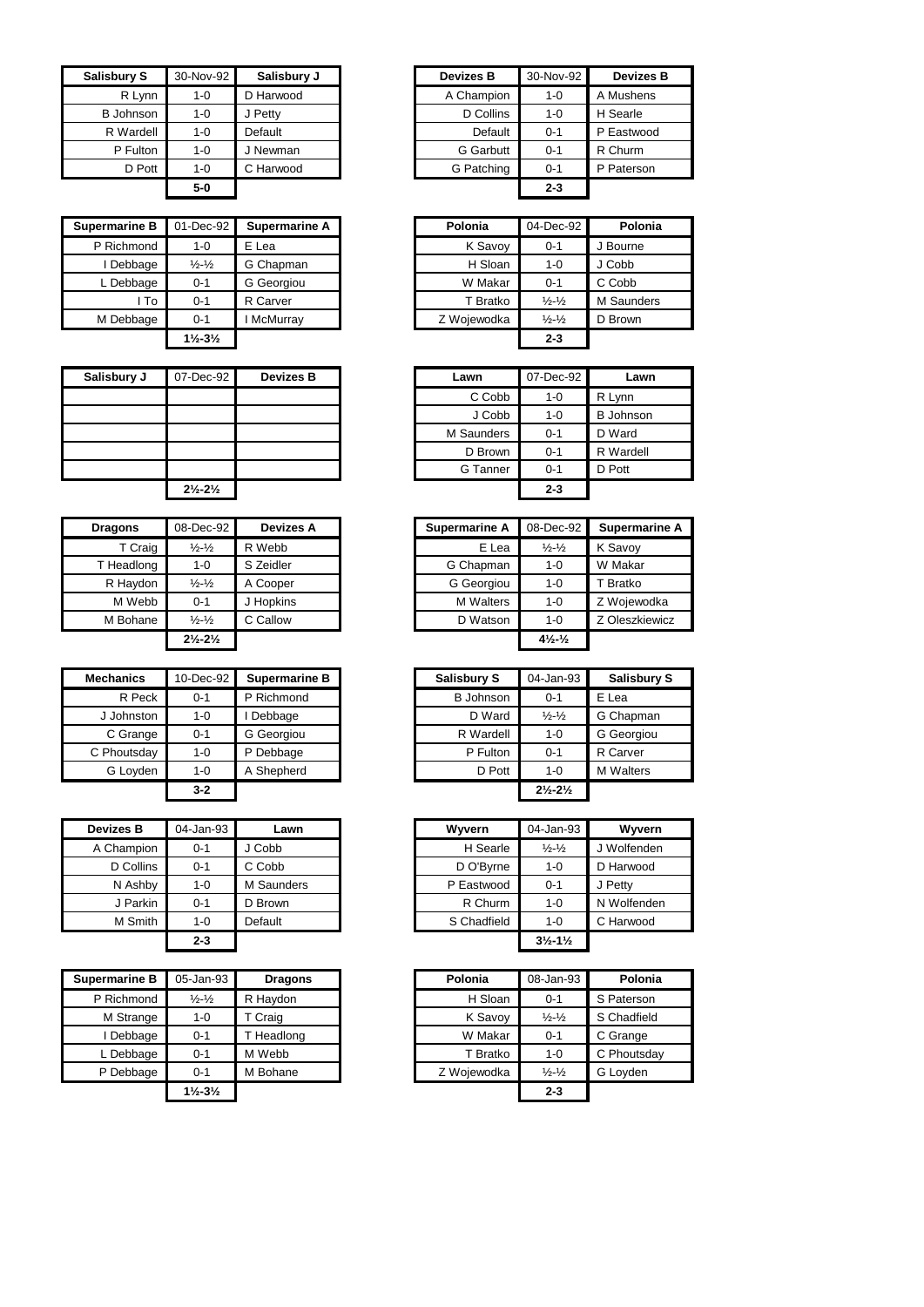| Lawn        | 11-Jan-93                   | Wyvern    | <b>Mechanics</b> | 11-Jan-93                     | Mecha            |
|-------------|-----------------------------|-----------|------------------|-------------------------------|------------------|
| J Bourne    | $\frac{1}{2} - \frac{1}{2}$ | A Toll    | R Peck           | $\frac{1}{2} - \frac{1}{2}$   | <b>B</b> Johnsor |
| J Cobb      | 1-0                         | A Mushens | J Johnston       | $0 - 1$                       | F Cohen          |
| C Cobb      | $\frac{1}{2} - \frac{1}{2}$ | H Searle  | S Chadfield      | $0 - 1$                       | D Ward           |
| G Windebank | $1 - 0$                     | D O'Byrne | C Grange         | 1-0                           | R Wardell        |
| M Saunders  | $0 - 1$                     | R Churm   | C Phoutsady      | $1 - 0$                       | D Pott           |
|             | $3-2$                       |           |                  | $2\frac{1}{2} - 2\frac{1}{2}$ |                  |

| <b>Devizes A</b> | 11-Jan-93                     | <b>Supermarine B</b> | <b>Supermarine A</b> | 12-Jar  |
|------------------|-------------------------------|----------------------|----------------------|---------|
| S Zeidler        | $0 - 1$                       | P Richmond           | E Lea                | $1 - 0$ |
| A Cooper         | 1-0                           | Debbage              | G Chapman            | $1 - 0$ |
| C Callow         | $1 - 0$                       | L Debbage            | G Georgiou           | $0 - 1$ |
| N Ashby          | $1 - 0$                       | To                   | R Carver             | $0 - 1$ |
| M Smith          | $\frac{1}{2} - \frac{1}{2}$   | P Debbage            | <b>M</b> Walters     | $1 - 0$ |
|                  | $3\frac{1}{2} - 1\frac{1}{2}$ |                      |                      | $3 - 2$ |

| <b>Dragons</b> | 12-Jan-93 | Polonia        | <b>Salisbury S</b> | 25-Jan-93 | <b>Salisk</b> |
|----------------|-----------|----------------|--------------------|-----------|---------------|
| R Haydon       | $1 - 0$   | K Savoy        | F Cohen            | $0 - 1$   | R Haydo       |
| T Craig        | $1 - 0$   | W Makar        | D Ward             | $0 - 1$   | T Craig       |
| M Webb         | $1 - 0$   | T Bratko       | R Wardell          | $0 - 1$   | T Headk       |
| M Bohane       | $0 - 1$   | Z Wojewodka    | J Wolfenden        | $0 - 1$   | M Webb        |
| R Churm        | $1 - 0$   | Z Oleszkiewicz | D Pott             | $0 - 1$   | R Churn       |
|                | $4 - 1$   |                |                    | $0 - 5$   |               |

| <b>Devizes B</b> | 25-Jan-93 | <b>Mechanics</b> | Salisbury J | 25-Jan-93                    | <b>Salisb</b>   |
|------------------|-----------|------------------|-------------|------------------------------|-----------------|
| A Champion       | $0 - 1$   | R Peck           | D Harwood   | $\frac{1}{2} - \frac{1}{2}$  | J Bourne        |
| D Collins        | $1 - 0$   | S Chadfield      | J Petty     | $0 - 1$                      | J Cobb          |
| D Bethell        | $1 - 0$   | C Grange         | N Wolfenden | $0 - 1$                      | C Cobb          |
| J Parkin         | 1-0       | C Phoutsady      | R Hinks     | $0 - 1$                      | M Saund         |
| <b>G</b> Garbutt | $1 - 0$   | G Loyden         | C Harwood   | $0 - 1$                      | <b>G</b> Tanner |
|                  | 4-1       |                  |             | $\frac{1}{2} - 4\frac{1}{2}$ |                 |

| Wyvern     | 26-Jan-93 | Supermarine A    | Polonia     | 29-Jan-93 | Polo            |
|------------|-----------|------------------|-------------|-----------|-----------------|
| A Mushens  | 1-0       | E Lea            | K Savoy     | $0 - 1$   | S Zeidler       |
| D O'Byrne  | $0 - 1$   | G Chapman        | H Sloan     | $0 - 1$   | A Cooper        |
| H Searle   | $1 - 0$   | G Georgiou       | W Makar     | $0 - 1$   | A Champ         |
| P Eastwood | $1 - 0$   | R Carver         | Z Wojewodka | $0 - 1$   | M Smith         |
| R Churm    | $1 - 0$   | <b>M</b> Walters | T Bratko    | $1 - 0$   | <b>G</b> Garbut |
|            | 4-1       |                  |             | $1 - 4$   |                 |

| Supermarine A    | 08-Feb-93                     | Salisbury J | <b>Devizes A</b> | 08-Feb-93 | <b>Devizes A</b> |
|------------------|-------------------------------|-------------|------------------|-----------|------------------|
| E Lea            | $0 - 1$                       | J Wolfenden | S Zeidler        | $1 - 0$   | R Lynn           |
| G Chapman        | $\frac{1}{2} - \frac{1}{2}$   | D Harwood   | A Cooper         | $1 - 0$   | <b>B</b> Johnson |
| R Carver         | 1-0                           | J Petty     | C Callow         | $1 - 0$   | F Cohen          |
| <b>M</b> Walters | $0 - 1$                       | N Wolfenden | N Ashby          | $1 - 0$   | D Ward           |
| I McMurray       | $0 - 1$                       | C Harwood   | M Smith          | $0 - 1$   | R Wardell        |
|                  | $1\frac{1}{2} - 3\frac{1}{2}$ |             |                  | $4 - 1$   |                  |

| Supermarine B | 09-Feb-93                   | Polonia        | <b>Dragons</b> | 09-Feb-93                    |                  |
|---------------|-----------------------------|----------------|----------------|------------------------------|------------------|
| M Strange     | $\frac{1}{2} - \frac{1}{2}$ | K Savov        | R Haydon       | 1-0                          | A Champion       |
| Debbage       | $0 - 1$                     | T Bratko       | T Headlong     | $\frac{1}{2} - \frac{1}{2}$  | D Bethell        |
| Debbage       | $\frac{1}{2} - \frac{1}{2}$ | W Makar        | T Craig        | 1-0                          | D Collins        |
| Ansaing       | 1-0                         | Z Wojewodka    | M Webb         | 1-0                          | J Parkin         |
| P Debbage     | $0 - 1$                     | Z Oleszkiewicz | M Bohane       | $1 - 0$                      | <b>G</b> Garbutt |
|               | $2 - 3$                     |                |                | $4\frac{1}{2}$ $\frac{1}{2}$ |                  |

| Lawn       | 11-Jan-93                   | Wyvern    | <b>Mechanics</b> | 11-Jan-93                     | <b>Mechanics</b> |
|------------|-----------------------------|-----------|------------------|-------------------------------|------------------|
| J Bourne   | $\frac{1}{2} - \frac{1}{2}$ | A Toll    | R Peck           | $\frac{1}{2} - \frac{1}{2}$   | <b>B</b> Johnson |
| J Cobb     | $1 - 0$                     | A Mushens | J Johnston       | $0 - 1$                       | F Cohen          |
| C Cobb     | $\frac{1}{2} - \frac{1}{2}$ | H Searle  | S Chadfield      | $0 - 1$                       | D Ward           |
| Windebank  | $1 - 0$                     | D O'Byrne | C Grange         | 1-0                           | R Wardell        |
| 1 Saunders | $0 - 1$                     | R Churm   | C Phoutsady      | 1-0                           | D Pott           |
|            | $3-2$                       |           |                  | $2\frac{1}{2} - 2\frac{1}{2}$ |                  |

| Devizes A | 11-Jan-93                     | <b>Supermarine B</b> | <b>Supermarine A</b> | 12-Jan-93 | Supermarine A    |
|-----------|-------------------------------|----------------------|----------------------|-----------|------------------|
| S Zeidler | $0 - 1$                       | P Richmond           | E Lea                | $1 - 0$   | A Champion       |
| A Cooper  | 1-0                           | Debbage              | G Chapman            | $1 - 0$   | D Bethell        |
| C Callow  | 1-0                           | Debbage              | G Georgiou           | $0 - 1$   | D Collins        |
| N Ashby   | $1 - 0$                       | ∣ To                 | R Carver             | $0 - 1$   | J Parkin         |
| M Smith   | $\frac{1}{2} - \frac{1}{2}$   | P Debbage            | <b>M</b> Walters     | $1 - 0$   | <b>G</b> Garbutt |
|           | $3\frac{1}{2} - 1\frac{1}{2}$ |                      |                      | $3-2$     |                  |

| <b>Dragons</b> | 12-Jan-93 | Polonia        | Salisbury S | 25-Jan-93 | <b>Salisbury S</b> |
|----------------|-----------|----------------|-------------|-----------|--------------------|
| R Haydon       | 1-0       | K Savov        | F Cohen     | $0 - 1$   | R Haydon           |
| T Craig        | 1-0       | W Makar        | D Ward      | $0 - 1$   | T Craig            |
| M Webb         | 1-0       | T Bratko       | R Wardell   | $0 - 1$   | T Headlong         |
| M Bohane       | $0 - 1$   | Z Wojewodka    | J Wolfenden | $0 - 1$   | M Webb             |
| R Churm        | $1 - 0$   | Z Oleszkiewicz | D Pott      | $0 - 1$   | R Churm            |
|                | $4 - 1$   |                |             | $0 - 5$   |                    |

| Devizes B        | 25-Jan-93 | <b>Mechanics</b> | Salisbury J | 25-Jan-93                   | Salisbury J |
|------------------|-----------|------------------|-------------|-----------------------------|-------------|
| A Champion       | $0 - 1$   | R Peck           | D Harwood   | $\frac{1}{2} - \frac{1}{2}$ | J Bourne    |
| D Collins        | 1-0       | S Chadfield      | J Petty     | $0 - 1$                     | J Cobb      |
| D Bethell        | 1-0       | C Grange         | N Wolfenden | $0 - 1$                     | C Cobb      |
| J Parkin         | 1-0       | C Phoutsady      | R Hinks     | $0 - 1$                     | M Saunders  |
| <b>G</b> Garbutt | $1 - 0$   | G Loyden         | C Harwood   | $0 - 1$                     | G Tanner    |
|                  | $4 - 1$   |                  |             | $\frac{1}{2} - \frac{4}{2}$ |             |

| Wyvern     | 26-Jan-93 | Supermarine A    | Polonia     | 29-Jan-93 | Polonia          |
|------------|-----------|------------------|-------------|-----------|------------------|
| A Mushens  | $1 - 0$   | E Lea            | K Savoy     | $0 - 1$   | S Zeidler        |
| D O'Byrne  | $0 - 1$   | G Chapman        | H Sloan     | $0 - 1$   | A Cooper         |
| H Searle   | $1 - 0$   | G Georgiou       | W Makar     | $0 - 1$   | A Champion       |
| P Eastwood | $1 - 0$   | R Carver         | Z Wojewodka | $0 - 1$   | M Smith          |
| R Churm    | $1 - 0$   | <b>M</b> Walters | T Bratko    | 1-0       | <b>G</b> Garbutt |
|            | $4 - 1$   |                  |             | $1 - 4$   |                  |

| 'ine A        | 08-Feb-93                     | Salisbury J | <b>Devizes A</b> | 08-Feb-93 | <b>Devizes A</b> |
|---------------|-------------------------------|-------------|------------------|-----------|------------------|
| E Lea         | $0 - 1$                       | J Wolfenden | S Zeidler        | $1 - 0$   | R Lynn           |
| ıpman         | $\frac{1}{2} - \frac{1}{2}$   | D Harwood   | A Cooper         | $1 - 0$   | <b>B</b> Johnson |
| Carver:       | 1-0                           | J Petty     | C Callow         | $1 - 0$   | F Cohen          |
| 'alters       | $0 - 1$                       | N Wolfenden | N Ashby          | $1 - 0$   | D Ward           |
| <b>Aurray</b> | $0 - 1$                       | C Harwood   | M Smith          | $0 - 1$   | R Wardell        |
|               | $1\frac{1}{2} - 3\frac{1}{2}$ |             |                  | $4 - 1$   |                  |

| 09-Feb-93<br>$\frac{1}{2} - \frac{1}{2}$ | Polonia        | <b>Dragons</b> | 09-Feb-93                    | <b>Dragons</b>   |
|------------------------------------------|----------------|----------------|------------------------------|------------------|
|                                          |                |                |                              |                  |
|                                          | K Savoy        | R Haydon       | 1-0                          | A Champion       |
| $0 - 1$                                  | Bratko         | T Headlong     | $\frac{1}{2} - \frac{1}{2}$  | D Bethell        |
| $\frac{1}{2} - \frac{1}{2}$              | W Makar        | T Craig        | 1-0                          | D Collins        |
| $1 - 0$                                  | Z Wojewodka    | M Webb         | 1-0                          | J Parkin         |
| $0 - 1$                                  | Z Oleszkiewicz | M Bohane       | $1 - 0$                      | <b>G</b> Garbutt |
| $2 - 3$                                  |                |                | $4\frac{1}{2}$ $\frac{1}{2}$ |                  |
|                                          |                |                |                              |                  |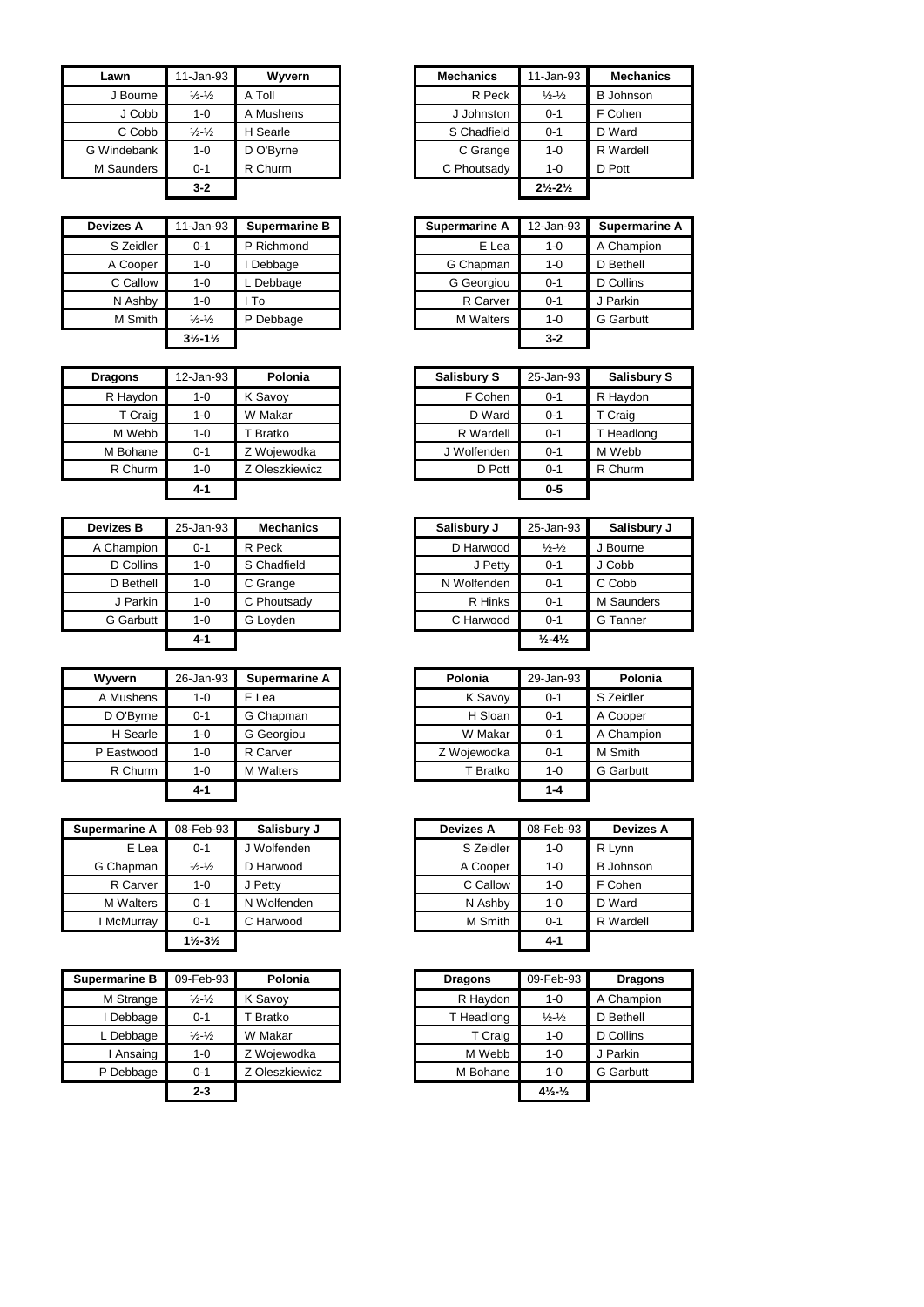| <b>Mechanics</b> | 11-Feb-93 | Wyvern     | <b>Supermarine B</b> | 15-Feb-93                    | Supermar         |
|------------------|-----------|------------|----------------------|------------------------------|------------------|
| R Peck           | $0 - 1$   | A Toll     | P Richmond           | $0 - 1$                      | <b>B</b> Johnson |
| S Chadfield      | $0 - 1$   | H Searle   | Debbage              | $0 - 1$                      | F Cohen          |
| C Grange         | $0 - 1$   | R Churm    | L Debbage            | $\frac{1}{2} - \frac{1}{2}$  | D Ward           |
| C Phoutsady      | $0 - 1$   | P Eastwood | P Debbage            | $0 - 1$                      | D Harwood        |
| G Loyden         | $0 - 1$   | M Lovell   | A Shepherd           | $0 - 1$                      | D Pott           |
|                  | $0-5$     |            |                      | $\frac{1}{2} - 4\frac{1}{2}$ |                  |

| <b>Devizes A</b> | 15-Feb-93                      | <b>Devizes B</b> | <b>Mechanics</b> | 15-Feb-93 | Mecha     |
|------------------|--------------------------------|------------------|------------------|-----------|-----------|
| S Zeidler        | 1-0                            | D Bethell        | R Peck           | $0 - 1$   | D Harwoo  |
| A Cooper         | 1-0                            | D Collins        | S Chadfield      | $0 - 1$   | A Martin  |
| C Callow         | 1-0                            | A Champion       | C Grange         | $1 - 0$   | J Petty   |
| R Rendell        | $1 - 0$                        | J Parkin         | C Phoutsady      | $0 - 1$   | J Milward |
| M Smith          | $\frac{1}{2} - \frac{1}{2}$    | <b>G</b> Garbutt | G Loyden         | $1 - 0$   | C Harwoo  |
|                  | $4\frac{1}{2}$ - $\frac{1}{2}$ |                  |                  | $2 - 3$   |           |

| <b>Supermarine A</b> | 16-Feb-93                     | Lawn       | <b>Dragons</b> | 16-Feb-93                   | <b>Dragons</b> |
|----------------------|-------------------------------|------------|----------------|-----------------------------|----------------|
| G Chapman            | $0 - 1$                       | J Bourne   | R Haydon       | $0 - 1$                     | A Toll         |
| G Georgiou           | $0 - 1$                       | J Cobb     | T Headlong     | $\frac{1}{2} - \frac{1}{2}$ | D O'Byrne      |
| Debbage              | 1-0                           | C Cobb     | T Craig        | 1-0                         | R Churm        |
| R Carver             | $\frac{1}{2} - \frac{1}{2}$   | M Saunders | M Webb         | $\frac{1}{2} - \frac{1}{2}$ | P Eastwood     |
| <b>M</b> Walters     | 1-0                           | D Brown    | M Bohane       | $0 - 1$                     | P Paterson     |
|                      | $2\frac{1}{2} - 2\frac{1}{2}$ |            |                | $2 - 3$                     |                |
|                      |                               |            |                |                             |                |

| <b>Devizes B</b> | 01-Mar-93 | <b>Supermarine B</b> | Lawn       | 01-Mar-93 |             |
|------------------|-----------|----------------------|------------|-----------|-------------|
| A Champion       | $0 - 1$   | P Richmond           | C Cobb     | $1 - 0$   | R Peck      |
| D Bethell        | $0 - 1$   | Debbage              | J Cobb     | 1-0       | S Chadfield |
| D Collins        | $1 - 0$   | Debbage              | J Bourne   | $1 - 0$   | C Grange    |
| J Parkin         | $1 - 0$   | P Debbage            | M Saunders | $1 - 0$   | C Phoutsa   |
| <b>G</b> Garbutt | $1 - 0$   | A Shepherd           | G Tanner   | 1-0       | G Loyden    |
|                  | $3 - 2$   |                      |            | $5-0$     |             |

| Salisbury J | 01-Mar-93                     | <b>Dragons</b> | <b>Salisbury S</b> | 01-Mar-93                      | <b>Salisb</b> |
|-------------|-------------------------------|----------------|--------------------|--------------------------------|---------------|
| D Harwood   | $\frac{1}{2} - \frac{1}{2}$   | T Headlong     | R Lynn             | $1 - 0$                        | K Savoy       |
| J Petty     | $0 - 1$                       | R Haydon       | <b>B</b> Johnson   | 1-0                            | T Bratko      |
| T Ludford   | $0 - 1$                       | T Craig        | F Cohen            | 1-0                            | W Makar       |
| N Wolfenden | $0 - 1$                       | P Eastwood     | D Ward             | 1-0                            | T Praski      |
| C Harwood   | $1 - 0$                       | Default        | D Pott             | $\frac{1}{2} - \frac{1}{2}$    | Z Wojew       |
|             | $1\frac{1}{2} - 3\frac{1}{2}$ |                |                    | $4\frac{1}{2}$ - $\frac{1}{2}$ |               |

| Wyvern     | 02-Mar-93                     | <b>Devizes A</b> | <b>Devizes A</b> | 08-Mar-93 | <b>Devizes</b> |
|------------|-------------------------------|------------------|------------------|-----------|----------------|
| A Mushens  | $1 - 0$                       | S Zeidler        | S Zeidler        | 1-0       | D Harwood      |
| R Churm    | $0 - 1$                       | A Cooper         | A Cooper         | $1 - 0$   | J Wolfende     |
| D O'Byrne  | $\frac{1}{2} - \frac{1}{2}$   | C Callow         | N Ashby          | $0 - 1$   | J Petty        |
| H Searle   | $\frac{1}{2} - \frac{1}{2}$   | R Rendell        | M Smith          | $1 - 0$   | T Ludford      |
| P Paterson | $\frac{1}{2} - \frac{1}{2}$   | M Smith          | J Parkin         | $1 - 0$   | N Wolfend      |
|            | $2\frac{1}{2} - 2\frac{1}{2}$ |                  |                  | $4 - 1$   |                |

| <b>Dragons</b> | 09-Mar-93                     | Lawn       | <b>Supermarine B</b> | 09-Mar-93                     | Superm   |
|----------------|-------------------------------|------------|----------------------|-------------------------------|----------|
| R Haydon       | $\frac{1}{2} - \frac{1}{2}$   | Bourne     | P Richmond           | $1 - 0$                       | A Toll   |
| T Headlong     | $\frac{1}{2} - \frac{1}{2}$   | J Cobb     | M Strange            | $0 - 1$                       | R Churm  |
| T Craig        | $\frac{1}{2} - \frac{1}{2}$   | C Cobb     | Debbage              | $\frac{1}{2} - \frac{1}{2}$   | D O'Byrn |
| M Webb         | $1 - 0$                       | M Saunders | L Debbage            | $0 - 1$                       | P Eastwo |
| M Bohane       | $1 - 0$                       | D Brown    | A Shepherd           | $0 - 1$                       | P Paters |
|                | $3\frac{1}{2} - 1\frac{1}{2}$ |            |                      | $1\frac{1}{2} - 3\frac{1}{2}$ |          |

| Mechanics   | 11-Feb-93 | Wyvern     | <b>Supermarine B</b> | 15-Feb-93                    | <b>Supermarine B</b> |
|-------------|-----------|------------|----------------------|------------------------------|----------------------|
| R Peck      | $0 - 1$   | A Toll     | P Richmond           | $0 - 1$                      | B Johnson            |
| S Chadfield | $0 - 1$   | H Searle   | Debbage              | $0 - 1$                      | F Cohen              |
| C Grange    | $0 - 1$   | R Churm    | L Debbage            | $\frac{1}{2} - \frac{1}{2}$  | D Ward               |
| C Phoutsady | $0 - 1$   | P Eastwood | P Debbage            | $0 - 1$                      | D Harwood            |
| G Loyden    | $0 - 1$   | M Lovell   | A Shepherd           | $0 - 1$                      | D Pott               |
|             | $0-5$     |            |                      | $\frac{1}{2} - 4\frac{1}{2}$ |                      |

| Devizes A | 15-Feb-93                      | <b>Devizes B</b> | <b>Mechanics</b> | 15-Feb-93 | <b>Mechanics</b> |
|-----------|--------------------------------|------------------|------------------|-----------|------------------|
| S Zeidler | $1 - 0$                        | D Bethell        | R Peck           | $0 - 1$   | D Harwood        |
| A Cooper  | 1-0                            | D Collins        | S Chadfield      | $0 - 1$   | A Martin         |
| C Callow  | $1 - 0$                        | A Champion       | C Grange         | $1 - 0$   | J Petty          |
| R Rendell | $1 - 0$                        | J Parkin         | C Phoutsady      | $0 - 1$   | J Milward        |
| M Smith   | $\frac{1}{2} - \frac{1}{2}$    | G Garbutt        | G Loyden         | $1 - 0$   | C Harwood        |
|           | $4\frac{1}{2}$ - $\frac{1}{2}$ |                  |                  | $2 - 3$   |                  |

| 16-Feb-93                     |            |                |                             |                |
|-------------------------------|------------|----------------|-----------------------------|----------------|
|                               | Lawn       | <b>Dragons</b> | 16-Feb-93                   | <b>Dragons</b> |
| $0 - 1$                       | J Bourne   | R Haydon       | $0 - 1$                     | A Toll         |
| $0 - 1$                       | J Cobb     |                | $\frac{1}{2} - \frac{1}{2}$ | D O'Bvrne      |
| $1 - 0$                       | C Cobb     | T Craig        | $1 - 0$                     | R Churm        |
| $\frac{1}{2} - \frac{1}{2}$   | M Saunders | M Webb         | $\frac{1}{2} - \frac{1}{2}$ | P Eastwood     |
| $1 - 0$                       | D Brown    |                | $0 - 1$                     | P Paterson     |
| $2\frac{1}{2} - 2\frac{1}{2}$ |            |                | $2 - 3$                     |                |
|                               |            |                | T Headlong<br>M Bohane      |                |

| izes B    | 01-Mar-93 | <b>Supermarine B</b> | Lawn       | 01-Mar-93 | Lawn        |
|-----------|-----------|----------------------|------------|-----------|-------------|
| hampion   | $0 - 1$   | P Richmond           | C Cobb     | $1 - 0$   | R Peck      |
| D Bethell | $0 - 1$   | . Debbage            | J Cobb     | $1 - 0$   | S Chadfield |
| D Collins | 1-0       | Debbage              | J Bourne   | $1 - 0$   | C Grange    |
| J Parkin  | 1-0       | P Debbage            | M Saunders | $1 - 0$   | C Phoutsady |
| Garbutt   | 1-0       | A Shepherd           | G Tanner   | $1 - 0$   | G Loyden    |
|           | $3-2$     |                      |            | $5-0$     |             |

| Salisbury J      | 01-Mar-93                     | <b>Dragons</b> | <b>Salisbury S</b> | 01-Mar-93                    | <b>Salisbury S</b> |
|------------------|-------------------------------|----------------|--------------------|------------------------------|--------------------|
| D Harwood        | $\frac{1}{2} - \frac{1}{2}$   | T Headlong     | R Lynn             | $1 - 0$                      | K Savoy            |
| J Petty          | $0 - 1$                       | R Havdon       | <b>B</b> Johnson   | $1 - 0$                      | T Bratko           |
| <b>T</b> Ludford | $0 - 1$                       | T Craig        | F Cohen            | $1 - 0$                      | W Makar            |
| N Wolfenden      | $0 - 1$                       | P Eastwood     | D Ward             | $1 - 0$                      | T Praski           |
| C Harwood        | $1 - 0$                       | Default        | D Pott             | $\frac{1}{2} - \frac{1}{2}$  | Z Wojewodka        |
|                  | $1\frac{1}{2} - 3\frac{1}{2}$ |                |                    | $4\frac{1}{2}$ $\frac{1}{2}$ |                    |

| Wvvern     | 02-Mar-93                     | Devizes A | <b>Devizes A</b> | 08-Mar-93 | <b>Devizes A</b> |
|------------|-------------------------------|-----------|------------------|-----------|------------------|
| A Mushens  | 1-0                           | S Zeidler | S Zeidler        | 1-0       | D Harwood        |
| R Churm    | $0 - 1$                       | A Cooper  | A Cooper         | 1-0       | J Wolfenden      |
| D O'Byrne  | $\frac{1}{2} - \frac{1}{2}$   | C Callow  | N Ashby          | $0 - 1$   | J Petty          |
| H Searle   | $\frac{1}{2} - \frac{1}{2}$   | R Rendell | M Smith          | 1-0       | T Ludford        |
| P Paterson | $\frac{1}{2} - \frac{1}{2}$   | M Smith   | J Parkin         | 1-0       | N Wolfenden      |
|            | $2\frac{1}{2} - 2\frac{1}{2}$ |           |                  | $4 - 1$   |                  |

| <b>Dragons</b> | 09-Mar-93                     | Lawn       | <b>Supermarine B</b> | 09-Mar-93                     | <b>Supermarine B</b> |
|----------------|-------------------------------|------------|----------------------|-------------------------------|----------------------|
| R Haydon       | $\frac{1}{2} - \frac{1}{2}$   | J Bourne   | P Richmond           | 1-0                           | A Toll               |
| T Headlong     | $\frac{1}{2} - \frac{1}{2}$   | J Cobb     | M Strange            | $0 - 1$                       | R Churm              |
| T Craig        | $\frac{1}{2} - \frac{1}{2}$   | C Cobb     | I Debbage            | $\frac{1}{2} - \frac{1}{2}$   | D O'Byrne            |
| M Webb         | $1 - 0$                       | M Saunders | L Debbage            | $0 - 1$                       | P Eastwood           |
| M Bohane       | $1 - 0$                       | D Brown    | A Shepherd           | $0 - 1$                       | P Paterson           |
|                | $3\frac{1}{2} - 1\frac{1}{2}$ |            |                      | $1\frac{1}{2} - 3\frac{1}{2}$ |                      |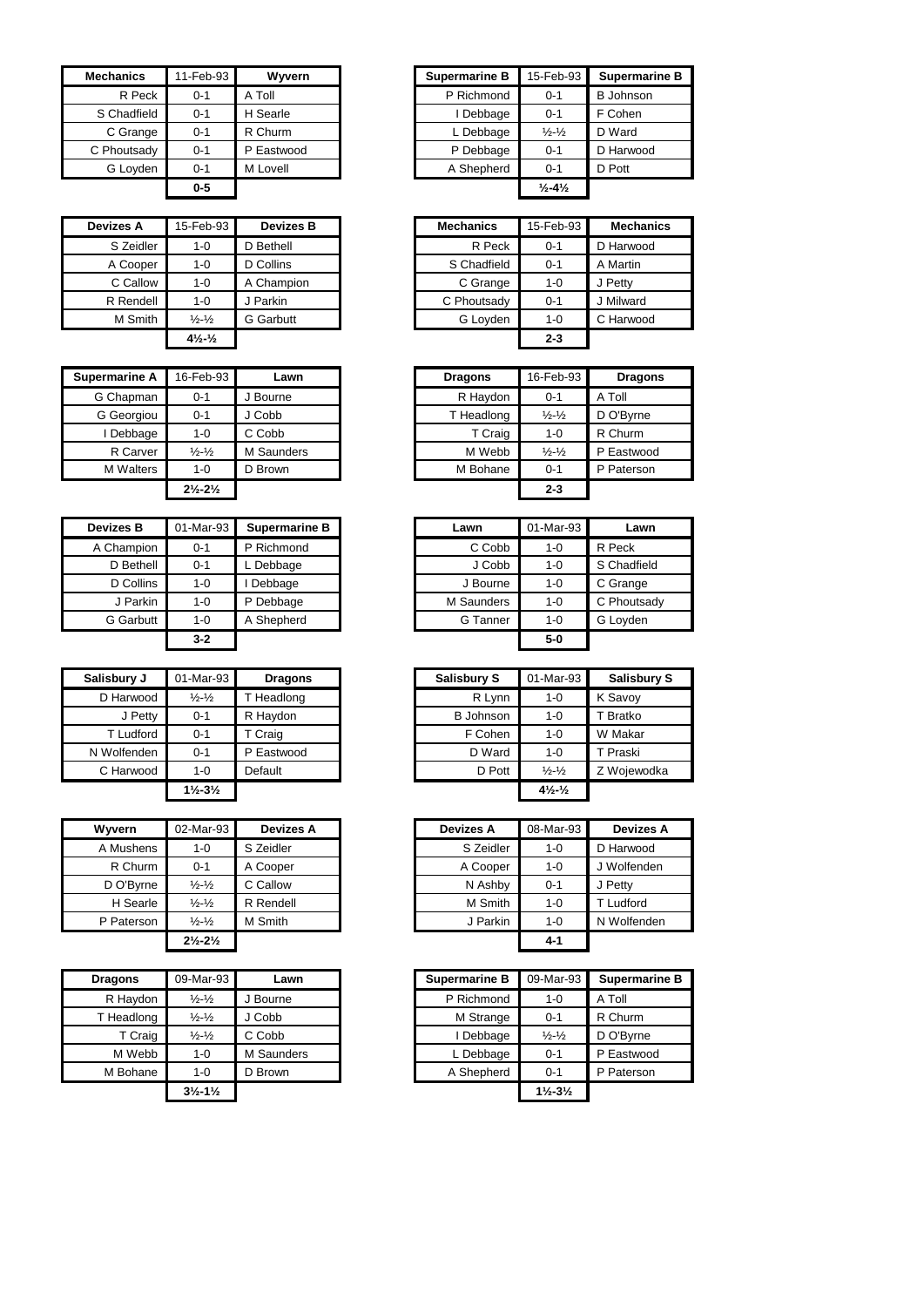| <b>Mechanics</b> | 11-Mar-93                   | Supermarine A    | Polonia     | 12-Mar-93                   | Polonia          |
|------------------|-----------------------------|------------------|-------------|-----------------------------|------------------|
| R Peck           | $\frac{1}{2} - \frac{1}{2}$ | E Lea            | K Savoy     | $\frac{1}{2} - \frac{1}{2}$ | A Champion       |
| S Chadfield      | $\frac{1}{2} - \frac{1}{2}$ | G Chapman        | T Bratko    | $1 - 0$                     | D Bethell        |
| C Grange         | 0-1                         | G Georgiou       | H Sloan     | $\frac{1}{2} - \frac{1}{2}$ | D Collins        |
| C Phoutsady      | 0-1                         | R Carver         | W Makar     | 1-0                         | <b>G</b> Garbutt |
| G Loyden         | 0-1                         | <b>M</b> Walters | Z Wojewodka | 1-0                         | Default          |
|                  | $1 - 4$                     |                  |             | 4-1                         |                  |

| Lawn    | 22-Mar-93 | <b>Devizes A</b> |
|---------|-----------|------------------|
|         |           |                  |
|         |           |                  |
| Default |           |                  |
|         |           |                  |
|         |           |                  |
|         | $0-5$     |                  |

| <b>Devizes B</b> | 22-Mar-93                    | <b>Salisbury S</b> | Wyvern     | 23-Mar-93 | Wyvern     |
|------------------|------------------------------|--------------------|------------|-----------|------------|
| A Champion       | $0 - 1$                      | <b>B</b> Johnson   | A Toll     | $0 - 1$   | K Savoy    |
| D Bethell        | $\frac{1}{2} - \frac{1}{2}$  | F Cohen            | A Mushens  | $1 - 0$   | T Bratko   |
| D Collins        | 0-1                          | D Ward             | D O'Byrne  | $0 - 1$   | W Makar    |
| J Parkin         | $0 - 1$                      | R Wardell          | R Churm    | 1-0       | Z Woiewodk |
| <b>G</b> Garbutt | $0 - 1$                      | D Pott             | P Eastwood | $0 - 1$   | T Praski   |
|                  | $\frac{1}{2} - 4\frac{1}{2}$ |                    |            | $2 - 3$   |            |

| Supermarine A    | 23-Mar-93 | <b>Dragons</b> | Salisbury S      | 29-Mar-93                     | <b>Salisbury S</b> |
|------------------|-----------|----------------|------------------|-------------------------------|--------------------|
| E Lea            | $0 - 1$   | T Headlong     | R Lynn           | $1 - 0$                       | A Toll             |
| G Chapman        | $0 - 1$   | R Haydon       | <b>B</b> Johnson | $1 - 0$                       | R Churm            |
| G Georgiou       | $0 - 1$   | T Craig        | F Cohen          | $1 - 0$                       | H Searle           |
| R Carver         | $0 - 1$   | M Webb         | D Ward           | $0 - 1$                       | D O'Bvrne          |
| <b>M</b> Walters | $0 - 1$   | M Bohane       | J Wolfenden      | $\frac{1}{2} - \frac{1}{2}$   | S Chadfield        |
|                  | $0-5$     |                |                  | $3\frac{1}{2} - 1\frac{1}{2}$ |                    |

| Polonia        | 29-Mar-93                   | Salisbury J | <b>Devizes A</b> | 29-Mar-93 | <b>Devizes</b>   |
|----------------|-----------------------------|-------------|------------------|-----------|------------------|
| K Savoy        | $\frac{1}{2} - \frac{1}{2}$ | D Harwood   | S Zeidler        | $1 - 0$   | G Chapmar        |
| W Makar        | $\frac{1}{2} - \frac{1}{2}$ | J Petty     | A Cooper         | $1 - 0$   | G Georgiou       |
| T Bratko       | 1-0                         | N Wolfenden | R Rendell        | $1 - 0$   | R Carver         |
| Z Wojewodka    | 1-0                         | R Hinks     | M Smith          | $1 - 0$   | <b>M</b> Walters |
| Z Oleszkiewicz | $0 - 1$                     | C Harwood   | D Bethell        | $1 - 0$   | A Shepherd       |
|                | $3-2$                       |             |                  | $5-0$     |                  |

| <b>Dragons</b> | 30-Mar-93 | <b>Mechanics</b> | Supermarine B | 30-Mar-93                    | Superma         |
|----------------|-----------|------------------|---------------|------------------------------|-----------------|
| R Haydon       | 1-0       | R Peck           | Default       | $0 - 1$                      | J Cobb          |
| T Craig        | $1 - 0$   | S Chadfield      | I Debbage     | $0 - 1$                      | J Bourne        |
| P Paterson     | $0 - 1$   | C Grange         | L Debbage     | $0 - 1$                      | C Cobb          |
| M Webb         | $1 - 0$   | C Phoutsady      | l To          | $0 - 1$                      | M Saund         |
| M Bohane       | $0 - 1$   | G Loyden         | P Debbage     | $\frac{1}{2} - \frac{1}{2}$  | <b>G</b> Tanner |
|                | $3-2$     |                  |               | $\frac{1}{2} - 4\frac{1}{2}$ |                 |

| Lawn       | 19-Apr-93                      | Polonia     | Salisbury J | 19-Apr-93 | Salisbu          |
|------------|--------------------------------|-------------|-------------|-----------|------------------|
| J Cobb     | $1 - 0$                        | K Savoy     | D Harwood   | $0 - 1$   | <b>B</b> Johnsor |
| J Bourne   | $1 - 0$                        | H Sloan     | A Martin    | $0 - 1$   | F Cohen          |
| C Cobb     | $1 - 0$                        | W Makar     | A Moore     | $0 - 1$   | D Ward           |
| M Saunders | $\frac{1}{2} - \frac{1}{2}$    | T Bratko    | C Bullen    | $0 - 1$   | R Wardell        |
| G Tanner   | $1 - 0$                        | Z Wojewodka | C Harwood   | $0 - 1$   | D Pott           |
|            | $4\frac{1}{2}$ - $\frac{1}{2}$ |             |             | $0 - 5$   |                  |

| nics.          | 11-Mar-93                   | <b>Supermarine A</b> | Polonia     | 12-Mar-93                   | Polonia          |
|----------------|-----------------------------|----------------------|-------------|-----------------------------|------------------|
| R Peck         | $\frac{1}{2} - \frac{1}{2}$ | E Lea                | K Savoy     | $\frac{1}{2} - \frac{1}{2}$ | A Champion       |
| <b>adfield</b> | $\frac{1}{2} - \frac{1}{2}$ | G Chapman            | T Bratko    | $1 - 0$                     | D Bethell        |
| Grange         | $0 - 1$                     | G Georgiou           | H Sloan     | $\frac{1}{2} - \frac{1}{2}$ | D Collins        |
| outsady        | $0 - 1$                     | R Carver             | W Makar     | $1 - 0$                     | <b>G</b> Garbutt |
| Loyden         | $0 - 1$                     | <b>M</b> Walters     | Z Wojewodka | $1 - 0$                     | Default          |
|                | $1 - 4$                     |                      |             | $4 - 1$                     |                  |

| Lawn    | 22-Mar-93 | <b>Devizes A</b> | Salisbury J      | 22-Mar-93                     | Salisbury J |
|---------|-----------|------------------|------------------|-------------------------------|-------------|
|         |           |                  | J Wolfenden      | $0 - 1$                       | P Richmond  |
|         |           |                  | J Petty          | $\frac{1}{2} - \frac{1}{2}$   | Debbage     |
| Default |           |                  | <b>T</b> Ludford | $0 - 1$                       | L Debbage   |
|         |           |                  | N Wolfenden      | $1 - 0$                       | P Debbage   |
|         |           |                  | C Harwood        | 1-0                           | A Shepherd  |
|         | $0 - 5$   |                  |                  | $2\frac{1}{2} - 2\frac{1}{2}$ |             |

| res B    | 22-Mar-93                    | <b>Salisbury S</b> | Wyvern     | 23-Mar-93 | Wyvern      |
|----------|------------------------------|--------------------|------------|-----------|-------------|
| ampion   | $0 - 1$                      | <b>B</b> Johnson   | A Toll     | $0 - 1$   | K Savoy     |
| Bethell  | $\frac{1}{2} - \frac{1}{2}$  | F Cohen            | A Mushens  | $1 - 0$   | T Bratko    |
| Collins  | $0 - 1$                      | D Ward             | D O'Byrne  | $0 - 1$   | W Makar     |
| J Parkin | $0 - 1$                      | R Wardell          | R Churm    | $1 - 0$   | Z Wojewodka |
| Garbutt  | $0 - 1$                      | D Pott             | P Eastwood | $0 - 1$   | T Praski    |
|          | $\frac{1}{2} - 4\frac{1}{2}$ |                    |            | $2 - 3$   |             |

| 23-Mar-93 | <b>Dragons</b> | <b>Salisbury S</b> | 29-Mar-93                     | <b>Salisbury S</b> |
|-----------|----------------|--------------------|-------------------------------|--------------------|
| $0 - 1$   | Headlong       | R Lynn             | $1 - 0$                       | A Toll             |
| 0-1       | R Haydon       | <b>B</b> Johnson   | $1 - 0$                       | R Churm            |
| $0 - 1$   | T Craig        | F Cohen            | $1 - 0$                       | H Searle           |
| $0 - 1$   | M Webb         | D Ward             | $0 - 1$                       | D O'Byrne          |
| 0-1       | M Bohane       | J Wolfenden        | $\frac{1}{2} - \frac{1}{2}$   | S Chadfield        |
| $0-5$     |                |                    | $3\frac{1}{2} - 1\frac{1}{2}$ |                    |
|           |                |                    |                               |                    |

| Polonia             | 29-Mar-93                   | Salisbury J |
|---------------------|-----------------------------|-------------|
| K Savoy             | $\frac{1}{2} - \frac{1}{2}$ | D Harwood   |
| W Makar             | $\frac{1}{2} - \frac{1}{2}$ | J Petty     |
| T Bratko            | $1 - 0$                     | N Wolfenden |
| Woiewodka           | 1-0                         | R Hinks     |
| <b>Dleszkiewicz</b> | $0 - 1$                     | C Harwood   |
|                     | $3-2$                       |             |

| <b>Dragons</b> | 30-Mar-93 | <b>Mechanics</b> | <b>Supermarine B</b> | 30-Mar-93                    | <b>Supermarine B</b> |
|----------------|-----------|------------------|----------------------|------------------------------|----------------------|
| R Haydon       | 1-0       | R Peck           | Default              | $0 - 1$                      | J Cobb               |
| T Craig        | $1 - 0$   | S Chadfield      | Debbage              | $0 - 1$                      | J Bourne             |
| P Paterson     | $0 - 1$   | C Grange         | L Debbage            | $0 - 1$                      | C Cobb               |
| M Webb         | $1 - 0$   | C Phoutsady      | l To                 | $0 - 1$                      | M Saunders           |
| M Bohane       | $0 - 1$   | G Lovden         | P Debbage            | $\frac{1}{2} - \frac{1}{2}$  | G Tanner             |
|                | $3 - 2$   |                  |                      | $\frac{1}{2} - 4\frac{1}{2}$ |                      |

| 19-Apr-93                      | Polonia     | Salisbury J | 19-Apr-93 | Salisbury J      |
|--------------------------------|-------------|-------------|-----------|------------------|
| $1 - 0$                        | K Savoy     |             | $0 - 1$   | <b>B</b> Johnson |
| $1 - 0$                        | H Sloan     | A Martin    | $0 - 1$   | F Cohen          |
| $1 - 0$                        | W Makar     | A Moore     | $0 - 1$   | D Ward           |
| $\frac{1}{2} - \frac{1}{2}$    | T Bratko    | C Bullen    | $0 - 1$   | R Wardell        |
| $1 - 0$                        | Z Wojewodka | C Harwood   | $0 - 1$   | D Pott           |
| $4\frac{1}{2}$ - $\frac{1}{2}$ |             |             | $0 - 5$   |                  |
|                                |             |             | D Harwood |                  |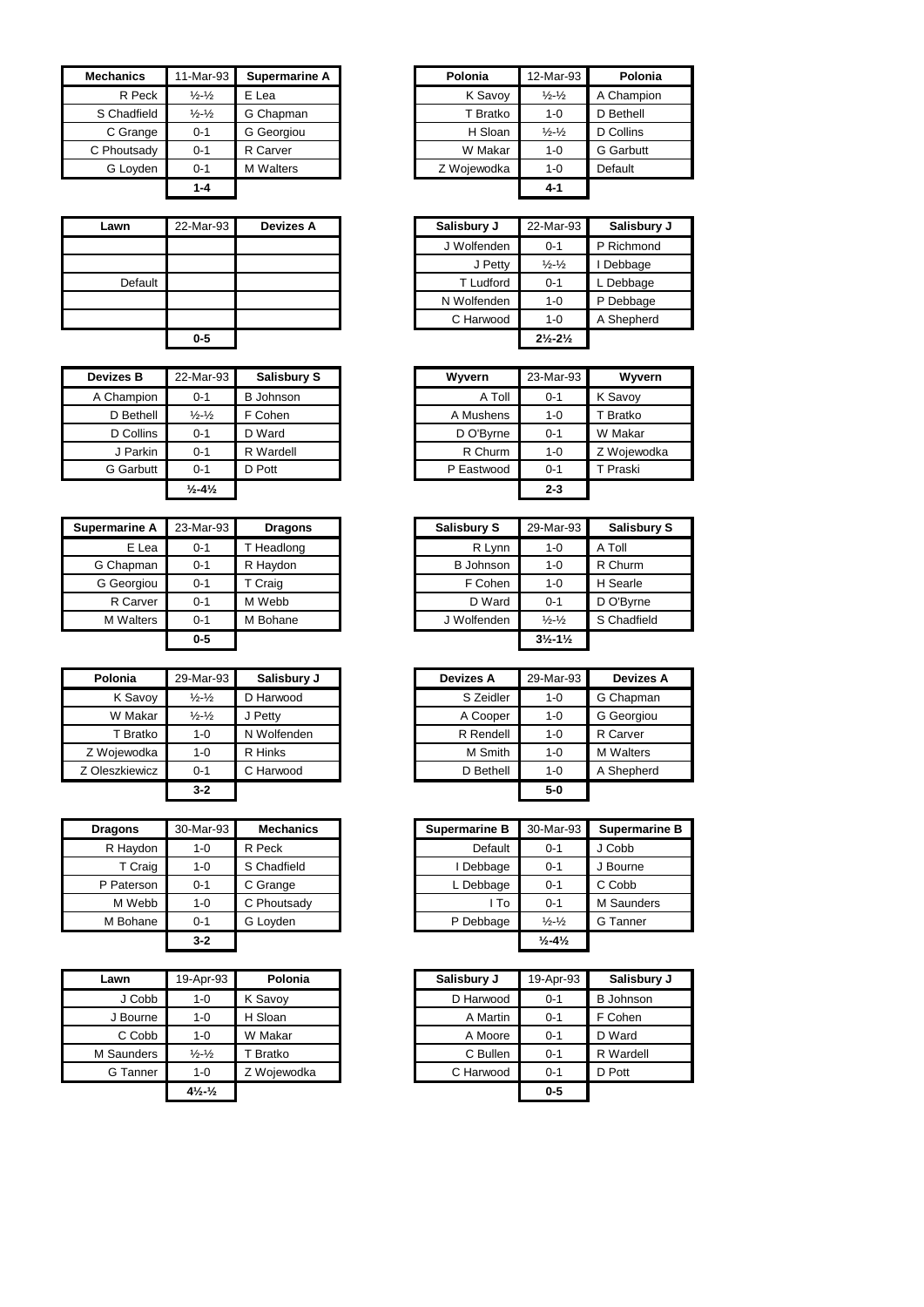| <b>Wyvern</b> | 20-Apr-93                     | <b>Devizes B</b> | <b>Supermarine A</b> | 20-Apr-93 | Su             |
|---------------|-------------------------------|------------------|----------------------|-----------|----------------|
| A Toll        | $1 - 0$                       | A Champion       | E Lea                | $0 - 1$   | <b>PR</b>      |
| R Churm       | $1 - 0$                       | D Bethell        | G Chapman            | $0 - 1$   | De             |
| D O'Byrne     | $\frac{1}{2} - \frac{1}{2}$   | D Collins        | R Carver             | $1 - 0$   | LD             |
| P Eastwood    | $0 - 1$                       | J Parkin         | <b>M</b> Walters     | $0 - 1$   | l To           |
| P Paterson    | $1 - 0$                       | <b>G</b> Garbutt | I McMurray           | $0 - 1$   | P <sub>D</sub> |
|               | $3\frac{1}{2} - 1\frac{1}{2}$ |                  |                      | $1 - 4$   |                |

| <b>Mechanics</b> | 22-Apr-93                   | <b>Devizes A</b> | <b>Devizes B</b> |
|------------------|-----------------------------|------------------|------------------|
| R Peck           | $0 - 1$                     | S Zeidler        |                  |
| S Chadfield      | $\frac{1}{2} - \frac{1}{2}$ | A Cooper         |                  |
| C Grange         | $0 - 1$                     | C Callow         |                  |
| C Phoutsady      | $\frac{1}{2} - \frac{1}{2}$ | R Rendell        |                  |
| G Loyden         | $0 - 1$                     | M Smith          |                  |
|                  | $1 - 4$                     |                  |                  |

| <b>Salisbury S</b> | 26-Apr-93                     | Lawn       | <b>Devizes A</b> | 26-Apr-93                   | <b>Devizes A</b> |
|--------------------|-------------------------------|------------|------------------|-----------------------------|------------------|
| <b>B</b> Johnson   | $0 - 1$                       | J Cobb     | S Zeidler        | $\frac{1}{2} - \frac{1}{2}$ | T Craig          |
| F Cohen            | $\frac{1}{2} - \frac{1}{2}$   | J Bourne   | A Cooper         | $\frac{1}{2} - \frac{1}{2}$ | R Haydon         |
| D Ward             | $\frac{1}{2} - \frac{1}{2}$   | C Cobb     | J Hopkins        | $0 - 1$                     | T Headlong       |
| R Wardell          | $\frac{1}{2} - \frac{1}{2}$   | M Saunders | C Callow         | $1 - 0$                     | M Webb           |
| D Pott             | $0 - 1$                       | G Tanner   | R Rendell        | 1-0                         | M Bohane         |
|                    | $1\frac{1}{2} - 3\frac{1}{2}$ |            |                  | $3 - 2$                     |                  |

| <b>Supermarine B</b> | 27-Apr-93<br><b>Mechanics</b> |             |  | Polonia     | 30-Apr-93                    |
|----------------------|-------------------------------|-------------|--|-------------|------------------------------|
| P Richmond           | $\frac{1}{2} - \frac{1}{2}$   | R Peck      |  | K Savoy     | $0 - 1$                      |
| Debbage              | 1-0                           | S Chadfield |  | T Bratko    | $0 - 1$                      |
| ∟ Debbage            | 1-0                           | C Phoutsady |  | W Makar     | $\frac{1}{2} - \frac{1}{2}$  |
| l To                 | 1-0                           | G Loyden    |  | Z Wojewodka | $0 - 1$                      |
| A Shepherd           | $0 - 1$                       | C Grange    |  |             | $0 - 1$                      |
|                      | $3\frac{1}{2} - 1\frac{1}{2}$ |             |  |             | $\frac{1}{2} - \frac{41}{2}$ |

| <b>Supermarine A</b> | 03-May-93                     | <b>Salisbury S</b> |        | Lawn       | 03-May-93 | Lawn             |
|----------------------|-------------------------------|--------------------|--------|------------|-----------|------------------|
| E Lea                | R Lynn<br>$1 - 0$             |                    | C Cobb | 1-0        | A Champio |                  |
| G Chapman            | $0 - 1$                       | <b>B</b> Johnson   |        | M Saunders | $0 - 1$   | J Parkin         |
| G Georgiou           | $0 - 1$                       | F Cohen            |        |            | $0 - 1$   | D Bethell        |
| R Carver             | $\frac{1}{2} - \frac{1}{2}$   | D Ward             |        | D Brown    | 1-0       | <b>G</b> Garbutt |
| <b>M</b> Walters     | $0 - 1$                       | D Pott             |        | M Dean     | $1 - 0$   | Default          |
|                      | $1\frac{1}{2} - 3\frac{1}{2}$ |                    |        |            | $3 - 2$   |                  |

| Salisbury J | 03-May-93 | <b>Wyvern</b> |        | <b>Dragons</b> | 04-May-93 | <b>Dragons</b> |
|-------------|-----------|---------------|--------|----------------|-----------|----------------|
| D Harwood   | 1-0       | A Mushens     |        |                | 1-0       | P Richmond     |
| J Petty     | 0-1       | H Searle      |        |                | 1-0       | Debbage        |
| N Wolfenden | $0 - 1$   | R Churm       |        | T Craig        | 1-0       | L Debbage      |
| R Hinks     | 0-1       | D O'Bvrne     |        | R Peck         | 1-0       | A Shepherd     |
| C Harwood   | $0 - 1$   | D Bridge      | M Webb |                | $1 - 0$   | P Debbage      |
|             | $1 - 4$   |               |        |                | $5-0$     |                |

| <b>Mechanics</b> | 06-May-93 | Polonia     | <b>Devizes B</b> | 10-May-93 | <b>Devizes B</b> |
|------------------|-----------|-------------|------------------|-----------|------------------|
| R Peck           | 1-0       | K Savoy     | A Champion       | 1-0       | G Chapman        |
| S Chadfield      | 1-0       | W Makar     | J Parkin         | $1 - 0$   | Debbage          |
| C Grange         | $1 - 0$   | T Bratko    | D Collins        | $0 - 1$   | G Georgiou       |
| C Phoutsady      | 1-0       | Z Wojewodka | D Bethell        | $1 - 0$   | R Carver         |
| G Loyden         | 1-0       | Default     | G Garbutt        | $0 - 1$   | <b>M</b> Walters |
|                  | $5-0$     |             |                  | $3 - 2$   |                  |

| Wvvern     | 20-Apr-93                     | <b>Devizes B</b> | <b>Supermarine A</b> | 20-Apr-93 | <b>Supermarine A</b> |
|------------|-------------------------------|------------------|----------------------|-----------|----------------------|
| A Toll     | $1 - 0$                       | A Champion       | E Lea                | $0 - 1$   | P Richmond           |
| R Churm    | 1-0                           | D Bethell        | G Chapman            | $0 - 1$   | Debbage              |
| D O'Byrne  | $\frac{1}{2} - \frac{1}{2}$   | D Collins        | R Carver             | $1 - 0$   | Debbage              |
| P Eastwood | $0 - 1$                       | J Parkin         | <b>M</b> Walters     | $0 - 1$   | I To                 |
| P Paterson | 1-0                           | <b>G</b> Garbutt | I McMurray           | $0 - 1$   | P Debbage            |
|            | $3\frac{1}{2} - 1\frac{1}{2}$ |                  |                      | $1 - 4$   |                      |

| Mechanics   | 22-Apr-93                   | <b>Devizes A</b> |
|-------------|-----------------------------|------------------|
| R Peck      | $0 - 1$                     | S Zeidler        |
| S Chadfield | $\frac{1}{2} - \frac{1}{2}$ | A Cooper         |
| C Grange    | $0 - 1$                     | C Callow         |
| C Phoutsady | $\frac{1}{2} - \frac{1}{2}$ | R Rendell        |
| G Loyden    | $0 - 1$                     | M Smith          |
|             | $1 - 4$                     |                  |
|             |                             |                  |

| bury S  | 26-Apr-93                     | Lawn       | <b>Devizes A</b> | 26-Apr-93                   | <b>Devizes A</b> |
|---------|-------------------------------|------------|------------------|-----------------------------|------------------|
| Johnson | $0 - 1$                       | J Cobb     | S Zeidler        | $\frac{1}{2} - \frac{1}{2}$ | T Craig          |
| F Cohen | $\frac{1}{2} - \frac{1}{2}$   | J Bourne   | A Cooper         | $\frac{1}{2} - \frac{1}{2}$ | R Haydon         |
| D Ward  | $\frac{1}{2} - \frac{1}{2}$   | C Cobb     | J Hopkins        | $0 - 1$                     | T Headlong       |
| Wardell | $\frac{1}{2} - \frac{1}{2}$   | M Saunders | C Callow         | $1 - 0$                     | M Webb           |
| D Pott  | $0 - 1$                       | G Tanner   | R Rendell        | $1 - 0$                     | M Bohane         |
|         | $1\frac{1}{2} - 3\frac{1}{2}$ |            |                  | $3 - 2$                     |                  |

| rmarine B | 27-Apr-93                     | <b>Mechanics</b> |
|-----------|-------------------------------|------------------|
| Richmond  | $\frac{1}{2} - \frac{1}{2}$   | R Peck           |
| I Debbage | $1 - 0$                       | S Chadfield      |
| L Debbage | 1-0                           | C Phoutsady      |
| l To      | $1 - 0$                       | G Loyden         |
| Shepherd  | $0 - 1$                       | C Grange         |
|           | $3\frac{1}{2} - 1\frac{1}{2}$ |                  |

| narine A  | 03-May-93                     | Salisbury S      | Lawn       | 03-May-93 | Lawn             |
|-----------|-------------------------------|------------------|------------|-----------|------------------|
| E Lea     | 1-0                           | R Lynn           | C Cobb     | $1 - 0$   | A Champion       |
| Chapman   | $0 - 1$                       | <b>B</b> Johnson | M Saunders | $0 - 1$   | J Parkin         |
| Georgiou  | $0 - 1$                       | F Cohen          | G Tanner   | $0 - 1$   | D Bethell        |
| R Carver  | $\frac{1}{2} - \frac{1}{2}$   | D Ward           | D Brown    | $1 - 0$   | <b>G</b> Garbutt |
| 1 Walters | $0 - 1$                       | D Pott           | M Dean     | $1 - 0$   | Default          |
|           | $1\frac{1}{2} - 3\frac{1}{2}$ |                  |            | $3 - 2$   |                  |
|           |                               |                  |            |           |                  |

| lisbury J | 03-May-93 | Wvvern    | <b>Dragons</b> | 04-May-93 | Dragons    |
|-----------|-----------|-----------|----------------|-----------|------------|
| D Harwood | 1-0       | A Mushens | R Haydon       | 1-0       | P Richmond |
| J Petty   | $0 - 1$   | H Searle  | T Headlong     | $1 - 0$   | Debbage    |
| Wolfenden | $0 - 1$   | R Churm   | T Craig        | $1 - 0$   | ∟ Debbage  |
| R Hinks   | $0 - 1$   | D O'Byrne | R Peck         | 1-0       | A Shepherd |
| C Harwood | $0 - 1$   | D Bridge  | M Webb         | $1-0$     | P Debbage  |
|           | $1 - 4$   |           |                | $5-0$     |            |

| hanics                | 06-May-93 | Polonia     | <b>Devizes B</b> | 10-May-93 | <b>Devizes B</b> |
|-----------------------|-----------|-------------|------------------|-----------|------------------|
| R Peck                | $1 - 0$   | K Savoy     | A Champion       | $1 - 0$   | G Chapman        |
| Chadfield             | $1 - 0$   | W Makar     | J Parkin         | 1-0       | I Debbage        |
| C Grange              | $1 - 0$   | Bratko      | D Collins        | $0 - 1$   | G Georgiou       |
| houtsady <sup>.</sup> | $1 - 0$   | Z Wojewodka | D Bethell        | $1 - 0$   | R Carver         |
| G Loyden              | $1 - 0$   | Default     | G Garbutt        | $0 - 1$   | <b>M</b> Walters |
|                       | $5-0$     |             |                  | $3 - 2$   |                  |